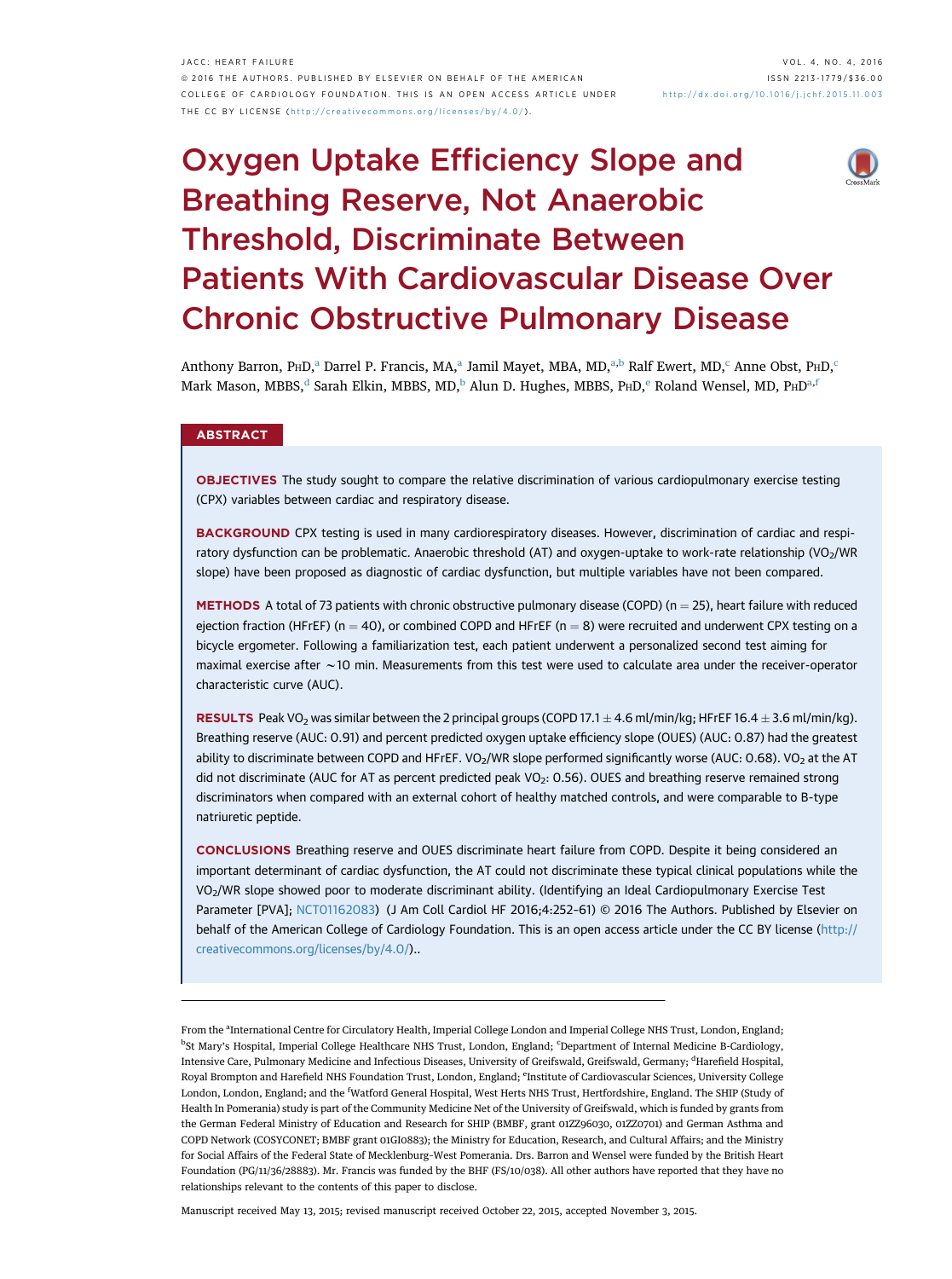ardiopulmonary exercise testing (CPX) is<br>recommended for the identification of the<br>key-limiting organ in a patient presenting<br>with exercise intolerance or dyspnea (1) Most diagrecommended for the identification of the key-limiting organ in a patient presenting with exercise intolerance or dyspnea [\(1\).](#page-8-0) Most diagnostic algorithms are similar (2–[5\)](#page-8-0): peak oxygen uptake  $(VO<sub>2</sub>)$  is used to determine the extent of limitation and the combination of anaerobic threshold (AT) and breathing reserve (BR) is used to determine cause. A BR cutoff of 30% and an AT cutoff of 40% of predicted peak  $VO<sub>2</sub>$  have typically been used to discriminate between respiratory and cardiac limitation respectively. However, it may be difficult to establish etiology if abnormalities in cardiac and respiratory function coexist [\(6\)](#page-8-0). BR, measured at peak [\(7\)](#page-8-0) or AT [\(8\),](#page-8-0) discriminates patients with known respiratory disease from healthy adults and those with heart disease, in small, selective studies. These results have not been replicated in independent samples, these studies employed small sample sizes and participants were highly selected.

# SEE PAGE 262

It is also unclear how best to assess change in status using serial measurements of a single patient when pulmonary and cardiac pathologies coexist, which is not uncommon. In 1 study of chronic heart failure (CHF) patients 40% had spirometry suggestive of chronic obstructive pulmonary disease (COPD) [\(9\).](#page-8-0) Another reported that CHF was present in  $\sim$ 20% of people with COPD [\(10\)](#page-8-0).

This study aimed to establish which CPX variables showed the best ability to discriminate between respiratory and cardiac limitation in a prospective cohort of patients with COPD, heart failure with reduced ejection fraction (HFrEF), and coexisting COPD and HFrEF.

# **METHODS**

RECRUITMENT. Patients with a diagnosis of HFrEF or COPD were eligible for the study. HFrEF patients were prospectively recruited from a heart failure clinic. They must have been symptomatic at some point in the past. Sequential symptomatic COPD patients were recruited from an outpatient clinic. Four patients with COPD found to have ventricular dysfunction, and 4 patients with HFrEF with obstructive spirometry and COPD features (smoking history, typical computed tomography findings, sputum production) were subsequently reclassified into a mixed group.

Exclusion criteria included: inability to perform an exercise test, significant renal impairment (estimated glomerular filtration rate  $<$ 30 ml/min/1.73 m<sup>2</sup>),

angina, recent cardiorespiratory decompensation, anemia, morbid obesity, and standard contraindications to exercise testing. All patients' care was managed by Imperial College Healthcare NHS Trust, or Royal Brompton and Harefield Hospital NHS Trust (London, England). The study conformed to the principles of the Declaration of Helsinki and was approved by the Imperial College Healthcare NHS Trust Research Ethics Committee. Participants provided written informed consent.

Healthy controls were obtained from the SHIP (Study of Health In Pomerania) study, from which normal equations have been derived for a number of CPX variables. Study methodology has been described elsewhere [\(11\).](#page-9-0) Briefly this population study recruited 7,008 adults with 292 persons of each sex in each 12 5-year age strata. The final sample comprised 3,300 subjects (1,589 males) 25 to 85 years

of age. Of those, 1,708 individuals (834 males) volunteered for an incremental cycle exercise test from which the healthy controls were drawn. Matching was performed on a 2:1 ratio for each case; matched to gender, age within 5 years, and same body mass index category (underweight, healthy weight, overweight, obese).

LUNG FUNCTION AND CPX TESTING. All HFrEF and COPD participants underwent full lung function testing using a Spiro Air (Medisoft, Sorinnes, Belgium), and exercise testing on an ergoselect 100 ergometer (Ergoline GmbH, Bitz, Baden-Württemberg, Germany) in an air-conditioned room. Twelve-hour abstention from caffeinated products was encouraged. CPX was performed using COSMED Quark CPX System (COSMED S.r.l., Rome, Italy), calibrated before each test. Three minutes of unloaded cycling preceded a 10 W/min ramp protocol exercising to exhaustion, with breath-by-breath gas exchange data. Blood pressure was recorded every 3 min using a manual sphygmomanometer. Patients underwent a second CPX at least 2 h after this familiarization test. This was similar to the first test, with 3 min unloaded, then incremental exercise but with a ramp protocol of 6, 8, 10, 12, 15, or 20 W/min depending on the results of the initial test, to elicit exhaustion between 8 and 10 min of incremental exercise. If 6 incremental minutes were achieved on the familiarization test a 6 W second test protocol was deemed suitable; 20 min on the familiarization test led to a 20 W protocol, and so forth.

CALCULATION OF CPX MEASURES. Full details of calculations and abbreviations are provided in the [Online Appendix](http://dx.doi.org/10.1016/j.jchf.2015.11.003). Briefly all peak measures used the

## ABBREVIATIONS AND ACRONYMS

AT = anaerobic threshold

AUC = area under the receiveroperator characteristic curve

BNP = B-type natriuretic peptide

BR = breathing reserve

COPD = chronic obstructive pulmonary disease

CPX = cardiopulmonary exercise testing

MVV = maximal voluntary ventilation

OUES = oxygen uptake efficiency slope

ROC = receiver-operating characteristic

 $VO<sub>2</sub> = oxygen uptake$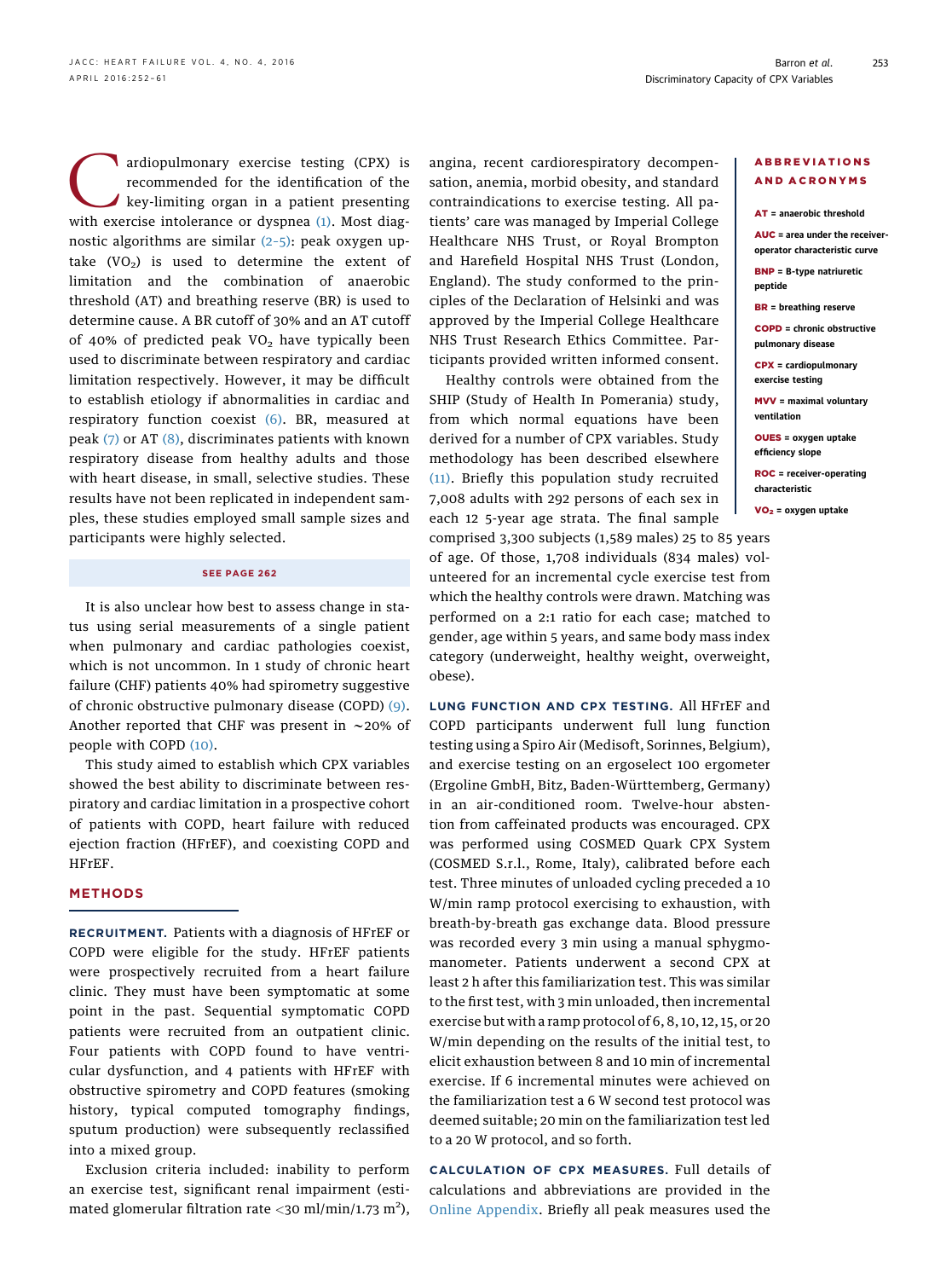<span id="page-2-0"></span>highest 20-s average. The AT was identified using unaveraged breath-by-breath data using the V-slope method  $(12)$ , and corroborated using other plots. VO<sub>2</sub> at AT, minute ventilation: carbon dioxide (VE/VCO<sub>2</sub>) ratio at AT, and end-tidal  $CO_2$  ( $P_{ET}CO_2$ ) (mm Hg) were taken at this time point. The oxygen uptake efficiency slope (OUES) was calculated as the slope of the regression line between  $log_{10}$  minute ventilation (x-axis) and  $VO_2$  (y-axis). The  $VE/VCO_2$  slope was calculated using data until the ventilatory compensation point  $-$  slope 1, and using all exercise data, including exercise after ventilatory compensation point  $-$  slope 2. Maximal voluntary ventilation (MVV) was calculated as:  $40 \cdot$  forced expiratory volume in 1 s (FEV<sub>1</sub>). Predicted values for peak  $VO<sub>2</sub>$  and OUES were generated from the SHIP study [\(13,14\).](#page-9-0) All other

| <b>TABLE 1 Patient Characteristics</b> |                           |                        |                                    |                       |  |
|----------------------------------------|---------------------------|------------------------|------------------------------------|-----------------------|--|
|                                        | p Value Between<br>Groups | <b>COPD</b>            | <b>HFrEF</b>                       | <b>Healthy Adults</b> |  |
| Age, yrs                               | 0.85                      | $66.3 \pm 9.9$         | $66.7 + 11.0$                      | $64.9 \pm 9.8$        |  |
| Male                                   | 0.01                      | 19 (65.6)              | 39 (88.6)                          | 106 (79)              |  |
| Weight, kg                             | 0.001                     | $70.7 \pm 16.0$        | $82.6 \pm 15.3$                    | $81.0 \pm 15.7$       |  |
| Height, cm                             | 0.90                      | $166.4 + 7.5$          | $171.8 + 9.6$                      | $170.6 + 7.8$         |  |
| Body mass index, kg/m <sup>2</sup>     | 0.89                      | $25.4 \pm 4.8$         | $28.0 \pm 4.2$                     | $27.7 \pm 4.4$        |  |
| <b>Diabetes</b>                        | 0.07                      | 1(3)                   | 8(18)                              | 0(0)                  |  |
| Current smokers                        | 0.55                      | 5(17)                  | 7(16)                              | 20(15)                |  |
| Hypertensive                           | 0.06                      | 15(52)                 | 20 (46)                            | 49 (37)               |  |
| Beta-blocker use                       | < 0.001                   | 1(3)                   | 38 (86)                            | 23 (17)               |  |
| ACEI/ATII-R use                        | $<$ 0.001                 | 5(17)                  | 40 (91)                            | Not recorded          |  |
| Hb, g/dl                               | 0.01                      | $14.4 \pm 1.12$        | $13.8 \pm 1.35$                    | $15.4 \pm 1.33$       |  |
| eGFR, ml/min/1.73 m <sup>2</sup>       | 0.05                      | $83.0 \pm 19.2$        | $69.9 \pm 17.9$                    | Not recorded          |  |
| BNP, pg/ml                             | < 0.001                   | 32.5 (14-50)           | 122 (85-286)                       | Not recorded          |  |
| FVC, l                                 | 0.01                      | $2.75(2.29 -$<br>3.06) | 3.57 (2.96-4.29) 3.80 (3.01,4.29)  |                       |  |
| FVC, % predicted                       | 0.01                      | $88.6 \pm 24.9$        | $99.3 \pm 18.7$                    | $99.0 \pm 16.1$       |  |
| $FEV1$ , l                             | < 0.001                   | $1.28 + 0.48$          | $2.50 \pm 0.74$                    | $3.08 + 0.78$         |  |
| FEV <sub>1</sub> (% predicted)         | < 0.001                   | $51.9 \pm 20.3$        | $88.5 \pm 21.4$                    | $102.3 \pm 15.4$      |  |
| FEV <sub>1</sub> :FVC ratio, %         | $<$ 0.001                 |                        | 43.3 (35.8-55.9) 71.0 (62.7-76.4)  | 82.5<br>(78.0, 86.0)  |  |
| $K_{\text{CO}}$ , min <sup>-1</sup>    | 0.007                     | $0.94 \pm 0.38$        | $1.15 \pm 0.30$                    | $1.41 \pm 0.34$       |  |
| Ramp protocol, W/min                   | 0.65                      | $10.1 \pm 2.8$         | $11.3 \pm 2.9$                     | Not recorded          |  |
| LVEDV, $cm3$                           | < 0.001                   | $75 \pm 33$            | $161 \pm 53$                       | Not recorded          |  |
| LVESV, $cm3$                           | < 0.001                   |                        | 27.5 (19.4-36.7) 99.8 (68.3-145.3) | Not recorded          |  |
| LVEF, %                                | < 0.001                   | $58.3 \pm 10.5$        | $35.3 \pm 9.4$                     | Not recorded          |  |
| LVFS (%)                               | < 0.001                   | $27.9 \pm 6.4$         | $16.2 \pm 6.9$                     | Not recorded          |  |
| LA volume, cm <sup>3</sup>             | < 0.001                   | 42.6 (33.3-61.4)       | 74.6 (56.4-<br>104.4)              | Not recorded          |  |
| TAPSE, mm                              | 0.004                     | $21 \pm 4$             | $19 \pm 4$                         | Not recorded          |  |
| RV S'-wave, cm/s                       | < 0.001                   | $12.3 + 3.3$           | $10.3 + 2.4$                       | Not recorded          |  |

Values are mean  $\pm$  SD, n (%), or median (interquartile range). The p values are between disease groups (excluding healthy controls) by analysis of variance for continuous variables and chi-square analysis for categorical variables.  $ACEI$  = angotensin-converting enzyme inhibitor;  $ATII-R$  = angiotensin II receptor blocker; BNP = B-type natriuretic peptide; COPD = chronic obstructive pulmonary disease; eGFR = estimated glomerular filtration rate;  $FEV_1 =$  forced expiration in 1 second; FVC = forced vital capacity; HFrEF = heart failure with reduced ejection  $fraction; LA = left atrial; LVEDV = left ventricular end-diastolic volume; LVEF = left ventricular ejection;$ LVESV = left ventricular end-systolic volume; LVFS = left ventricular fractional shortening; RV = right  $v$ entricular; TAPSE = tricuspid annular plane systolic excursion.

calculations were performed using standard methods. The AT was described as a percentage of predicted peak  $VO<sub>2</sub>$ .

A number of CPX variables were never calculated in the SHIP cohort, and so these variables were only analyzed for the 2 disease groups.

OTHER MEASURES. Echocardiography was performed using an IE33 ultrasound system (Philips, Amsterdam, the Netherlands) and B-type natriuretic peptide (BNP) was measured.

STATISTICAL ANALYSIS. Statistical analysis was performed using Stata version 11.1 for Windows (StataCorp LP, College Station, Texas). Normality of continuous variables was assessed using the Shapiro-Wilk test. Skewed variables were log transformed or nonparametric analyses used. A one-way analysis of variance was used to compare differences; for nonnormally distributed variables a Kruskal-Wallis test was used. Categorical variables were compared with a chi-square test. Associations between  $FEV<sub>1</sub>$ , percent predicted FEV<sub>1</sub>, and the transfer coefficient corrected for Hb  $(K_{CO}(Hb))$  and CPX variables were assessed using a multivariate model including age, gender, and weight as pre-specified covariates.

The ability of each variable to discriminate between the 3 groups was assessed using the area under the receiver-operator characteristic (ROC) curve (AUC) with their 95% confidence interval. AUC  $\geq$ 0.8, 0.7 to 0.8, and <0.7 were considered good, moderate, and poor respectively. Variables with good AUC were compared using the Stata roccomp command while all values were compared using the rocgold command with a Bonferroni correction. The primary analysis was a comparison of AUC in HFrEF against COPD patients (excluding mixed disease). Secondary analyses were both groups against the healthy matched controls, and the 2 disease groups including the mixed disease patients by original diagnosis. The ROC was arranged to give values  $\geq 0.50$ . Variables requiring the AT to be achieved were initially only assessed in the patients who achieved the AT. To correct for the reduced number of patients achieving AT further analysis was done with peak VO<sub>2</sub> substituting for VO<sub>2</sub> at AT in those not achieving AT. For net reclassification improvement and integrated discrimination improvement we compared accepted cutoffs (AT <40% predicted peak  $VO<sub>2</sub>$ ) to identify HFrEF with the optimal variable identified from ROC curve analysis. Patients were scored  $+1$  (patient correctly reclassified to HFrEF), zero (did not change groups), or –1 (patient incorrectly reclassified as not having HFrEF).

A p value of  $< 0.05$  was considered significant throughout.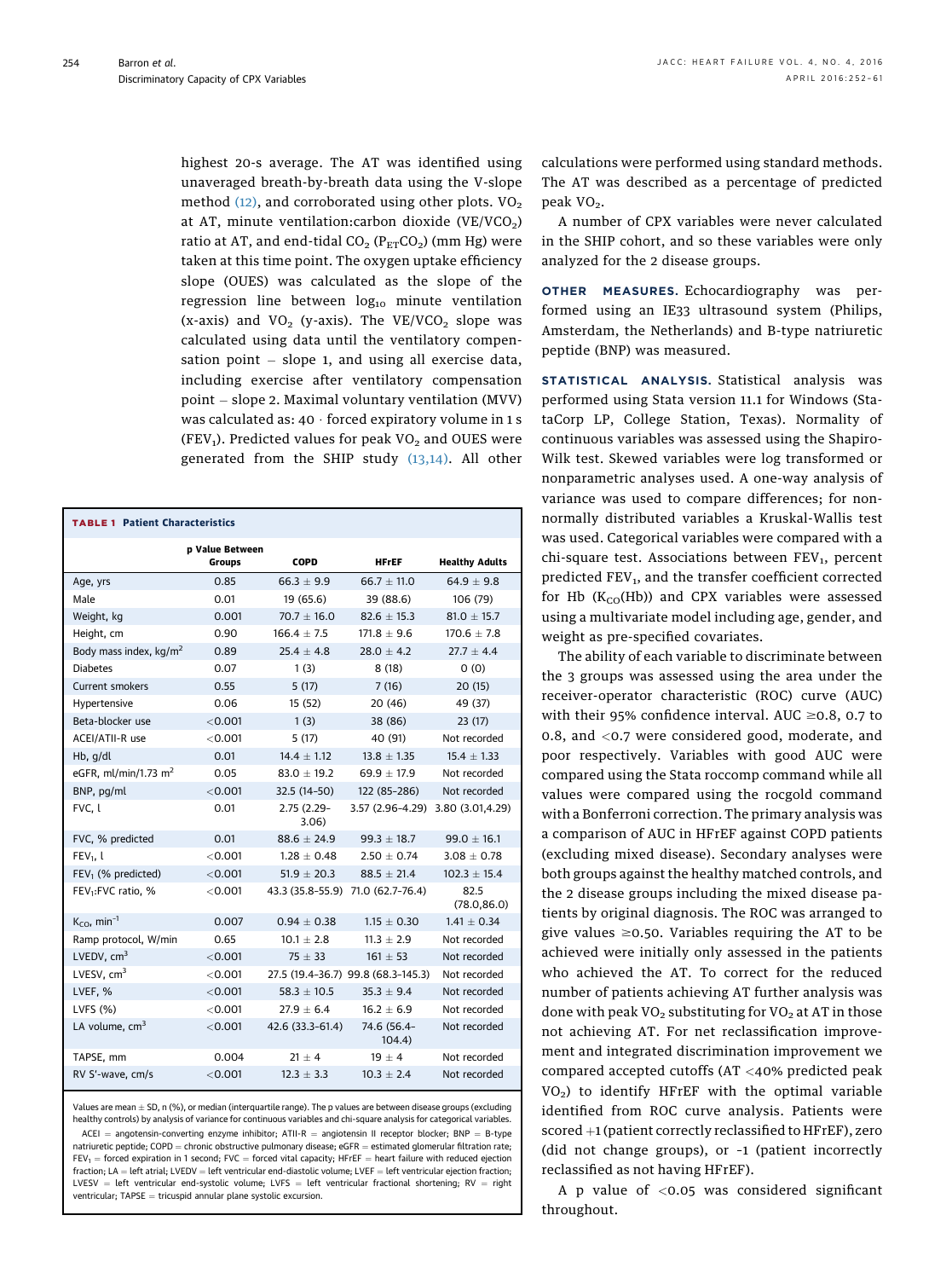# RESULTS

### PATIENT RECRUITMENT AND CHARACTERISTICS. A

total of 73 patients (58 male) were recruited; 44 had HFrEF, 15 were awaiting CRT, 16 had previously undergone CRT, and 29 had COPD. Patient characteris-tics of the groups are shown in [Table 1](#page-2-0). Disease groups did not significantly differ by age, but did by gender  $(p = 0.01)$  and weight  $(p = 0.001)$ , and further characteristics were corrected for age, gender, and weight. Most HFrEF patients were symptomatic (5 NYHA functional class I, 30 functional class II, 9 functional class III).

Within the COPD category, 2 patients were categorized as mild, 12 were moderate, 10 were severe, and 3 were very severe.

The SHIP cohort matched 134 healthy controls.

CPX RESULTS AND ASSOCIATIONS WITH EXERCISE **CAPACITY.** Unadjusted peak  $VO<sub>2</sub>$  was similar between the 2 principal groups (COPD 17.1  $\pm$  4.6 ml/min/kg and HFrEF 16.4  $\pm$  3.6 ml/min/kg, p = 0.48). Table 2 gives the adjusted mean values for all CPX variables within each group. 8 patients in the COPD group, 1 in the HFrEF group, 1 in the mixed group, and 2 healthy controls, did not achieve AT and were excluded from analyses on AT dependent variables only.

Among the patients, peak  $VO<sub>2</sub>$  correlated with estimated glomerular filtration rate ( $r = 0.30$ ,  $p =$ 0.003) and  $Log_{10}BNP$  (r = -0.35, p = 0.001) but not with hemoglobin or sodium. Fourteen individuals had atrial fibrillation or flutter but there was no significant difference in peak  $VO<sub>2</sub>$  compared to sinus rhythm  $(p = 0.24)$ .

# ASSOCIATIONS BETWEEN SPIROMETRY AND CPX IN HFrEF. On multivariate regression analysis peak  $VO<sub>2</sub>$  did not relate to FEV<sub>1</sub> in patients with HFrEF ( $p = 0.20$ ). Only breathing reserve at AT ( $p = 0.03$ ) and peak ( $p = 0.01$ ), and peak minute ventilation ( $p = 0.04$ ) related to FEV<sub>1</sub>, while only O<sub>2</sub>-pulse related to  $K_{CO}$ (Hb) with borderline significance (p = 0.047).

DIFFERENCES IN VARIABLES BETWEEN GROUPS. A comparison of results across groups is shown in Table 2, and between the 2 disease groups in [Figure 1](#page-4-0). All measures of peak  $VO<sub>2</sub>$ , the AT, the VE/VCO<sub>2</sub>-slope and ratio at AT, end-tidal  $CO<sub>2</sub>$ , and circulatory power all showed significant differences between healthy controls and each disease group, but not between the disease groups. OUES, OUES/kg, and percent predicted OUES differed significantly between COPD and HFrEF, and between HFrEF and healthy controls. OUES also differed between COPD and healthy controls but not when corrected for weight or percent predicted. The unadjusted  $O<sub>2</sub>$ -pulse differed between

|                            |  | <b>TABLE 2 CPX Results for a Number of Principal Variables Divided Into Disease</b> |  |
|----------------------------|--|-------------------------------------------------------------------------------------|--|
| Categories; COPD and HFrEF |  |                                                                                     |  |

|                                                 | COPD<br>$(n = 25)$ | <b>HFrEF</b><br>$(n = 40)$ | <b>Healthy Adults</b><br>$(n = 134)$ |
|-------------------------------------------------|--------------------|----------------------------|--------------------------------------|
| Peak VO <sub>2</sub> , ml/min*+                 | $1,356 \pm 73$     | $1,299 \pm 56$             | $1,937 \pm 31$                       |
| Peak VO <sub>2</sub> , ml/min/kg*t              | $16.7 + 0.9$       | $16.5 + 0.7$               | $24.4 + 0.4$                         |
| Peak VO <sub>2</sub> , % predicted*†            | 69.9 $\pm$ 3.4     | $70.6 + 2.6$               | $101.0 \pm 1.4$                      |
| AT, ml/min*+                                    | $983 + 60$         | $941 + 39$                 | $1,157 \pm 22$                       |
| AT, % of predicted peak $VO_2$ *†               | $52.4 \pm 2.9$     | $51.2 \pm 1.8$             | $60.3 \pm 1.0$                       |
| OUES <sup>‡</sup>                               | $2.11 \pm 0.09$    | $1.50 \pm 0.07$            | $2.27 \pm 0.04$                      |
| OUES/kgt§                                       | $27.0 \pm 1.2$     | $19.1 \pm 0.9$             | $28.6 \pm 0.5$                       |
| OUES, % predicted $\frac{1}{9}$                 | $105.6 \pm 4.1$    | $72.6 \pm 3.1$             | $102.5 \pm 1.7$                      |
| <b>OUEPS</b>                                    | $30.5 \pm 1.0$     | $33.5 \pm 0.8$             | Not recorded                         |
| $O2$ pulse, ml/beat $\ddagger$                  | $10.7 + 0.5$       | $12.1 + 0.4$               | $13.8 + 0.2$                         |
| O <sub>2</sub> pulse, % predicted* <sup>†</sup> | $77.9 \pm 3.2$     | $82.6 \pm 2.5$             | $100.0 \pm 1.3$                      |
| VE/VCO <sub>2</sub> slope 1*+                   | $33.6 \pm 1.1$     | $36.0 \pm 0.8$             | $26.5 \pm 0.5$                       |
| VE/VCO <sub>2</sub> slope 2                     | $34.1 + 1.9$       | $38.6 + 1.5$               | Not recorded                         |
| VE/VCO <sub>2</sub> ratio nadir                 | $35.2 + 1.2$       | $33.9 + 0.9$               | Not recorded                         |
| VE/VCO <sub>2</sub> ratio at AT <sup>*+</sup>   | $38.7 \pm 1.2$     | $35.7 \pm 0.8$             | $29.0 \pm 0.4$                       |
| RER at peaks                                    | $0.99 + 0.02$      | $1.11 + 0.02$              | Not recorded                         |
| $P_{FT}CO_2$ at AT, mm Hq*†                     | $34.8 \pm 1.0$     | $35.1 \pm 0.7$             | $38.7 \pm 0.4$                       |
| HR at peak, beats/min‡                          | $126 \pm 4$        | $115 \pm 3$                | $141 \pm 2$                          |
| DP, mm Hg beats/min§                            | $23,566 \pm 1205$  | $17,630 \pm 907$           | $28,871 \pm 493$                     |
| Circ power, mm Hg l/min*†                       | $259.3 \pm 20.7$   | $196.6 \pm 15.6$           | $398.9 \pm 8.5$                      |
| Peak $O2$ saturations, %§                       | $94 + 1$           | $98 + 1$                   | Not recorded                         |
| BR at AT, %§                                    | $49.8 \pm 2.8$     | $69.5 \pm 1.8$             | Not recorded                         |
| $BR, \%*S$                                      | $9.3 \pm 3.0$      | $42.6 \pm 2.3$             | $46.8 \pm 1.2$                       |
| VO <sub>2</sub> /WR slope <sup>+§</sup>         | $9.8 \pm 0.3$      | $8.7 + 0.2$                | $9.7 + 0.1$                          |
| HR/VO <sub>2</sub> slope*                       | $0.043 \pm 0.003$  | $0.045 \pm 0.002$          | $0.042 \pm 0.001$                    |
| Peak work rate, W <sup>+</sup>                  | $85 \pm 6$         | $93 \pm 5$                 | $145 \pm 3$                          |
| Duration, mins:s                                | $10:32 \pm 0:19$   | $11:05 \pm 0:15$           | N/A                                  |

Values are mean  $\pm$  SE. The values represent adjusted means based on the analysis of variance model including age, gender, and weight. \*Significant difference between COPD and healthy adults. †Significant difference between HFrEF and healthy adults. ‡Significant differences between all groups. §Significant difference between COPD and HFrEF.

 $AT =$  anaerobic threshold; BR = breathing reserve; CPX = cardiopulmonary exercise testing; DP = double product; HR = heart rate; OUES = oxygen uptake efficiency slope;  $P_{ET}CO_2$  = end-tidal CO<sub>2</sub>; RER = respiratory exchange ratio; VE = minute ventilation; VO<sub>2</sub> = oxygen uptake; VO<sub>2</sub>/WR slope = oxygen-uptake to work-rate relationship; other abbreviations as in [Table 1](#page-2-0).

all groups, and was significantly higher in the HFrEF than the COPD group but the 2 disease states did not differ as percent predicted. Double product differed between all groups, with lowest values in the HFrEF group, and highest in healthy controls. Breathing reserve at the AT was significantly lower in the COPD compared to the HFrEF group and at peak was significantly lower in the COPD compared with both other groups.  $VO<sub>2</sub>$  to work-rate relationship was significantly lower in patients with HFrEF compared to the other groups. OUEP was significantly lower in the COPD compared to the HFrEF group.

RECEIVER-OPERATING CHARACTERISTIC CURVE ANALYSIS AND RECLASSIFICATION INDICES. [Table 3](#page-5-0) shows comparisons of the discriminant abilities of the variables, quantified as AUCs. Variables with good discrimination between COPD and HFrEF were breathing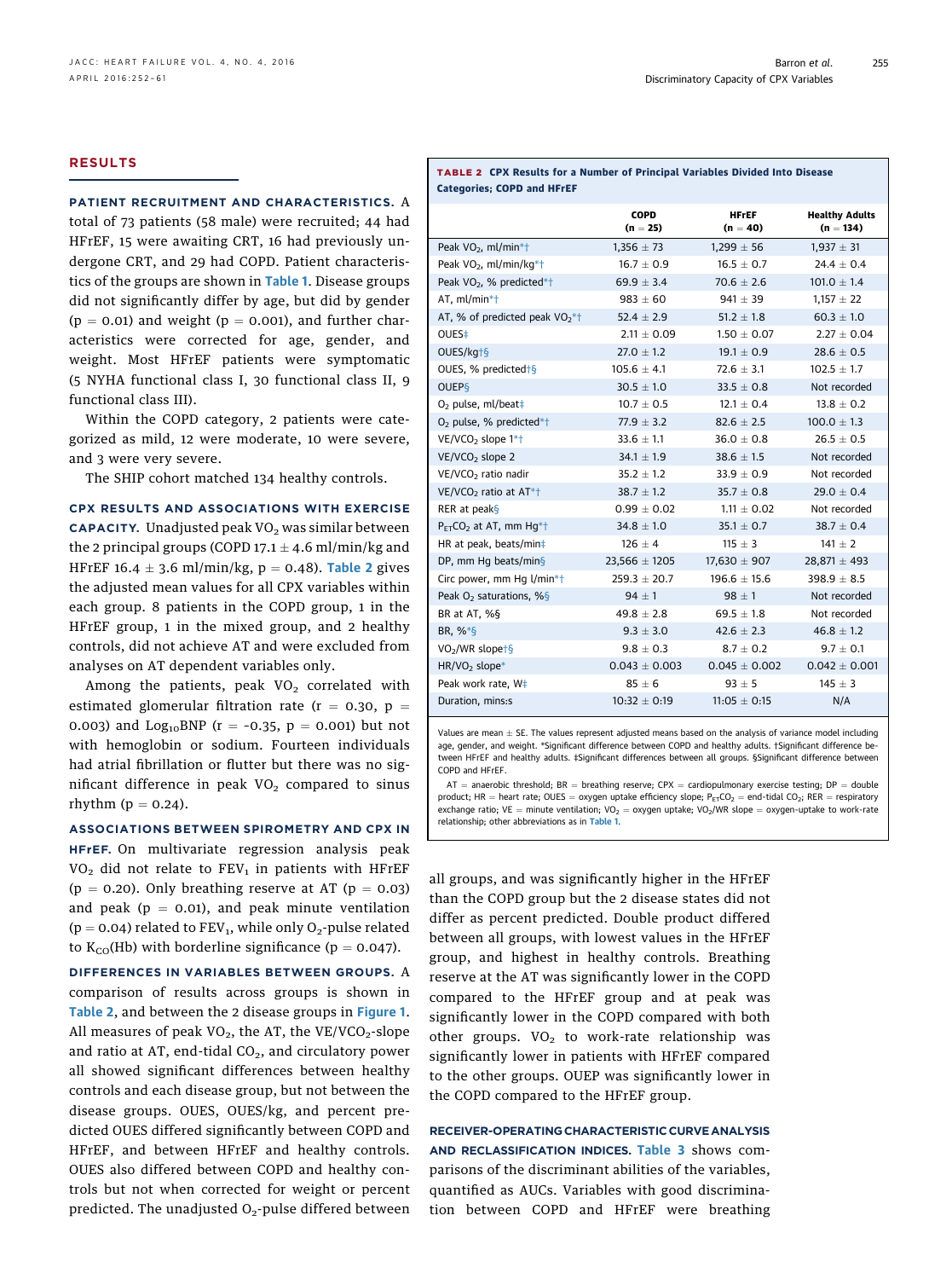<span id="page-4-0"></span>

reduced ejection fraction (HFrEF). Each dot represents an individual with mean values represented by black lines.  $AT =$  anaerobic threshold; BR = breathing rate; VO<sub>2</sub> = oxygen uptake; VO<sub>2</sub>:WR slope = oxygen-uptake to work-rate relationship.

reserve (AUC: 0.91), breathing reserve at AT (AUC: 0.89), OUES/kg (AUC: 0.84), and percent predicted OUES (AUC: 0.87); none of these AUC values differed significantly. Double product and  $O<sub>2</sub>$  pulse were moderate discriminators but not significantly different from breathing reserve (the discriminator with the greatest AUC) after a Bonferroni correction. Other variables were either significantly worse discriminators or did not discriminate at all.

Variables with good discrimination between COPD and healthy controls were breathing reserve, peak  $VO<sub>2</sub>$ , VE/VCO<sub>2</sub> at AT, O<sub>2</sub>-pulse, and circulatory power.

Variables with good discrimination between HFrEF and healthy controls were OUES, double product, peak VO<sub>2</sub>, circulatory power, VE/VCO<sub>2</sub> slope, and VO<sub>2</sub> at AT.

Including patients with mixed disease under their primary diagnosis worsened discrimination marginally [\(Online Table 1\)](http://dx.doi.org/10.1016/j.jchf.2015.11.003).

To ensure that patients not achieving AT were not influencing its power to detect a difference in groups, peak  $VO<sub>2</sub>$  was substituted for the AT in these patients. The AUC for the  $VO<sub>2</sub>$  at AT in ml/min was 0.60 and 0.57 as percent predicted peak  $VO<sub>2</sub>$ , both similar to the values seen when those not achieving the AT were excluded.

BNP measurements were obtained in 55 of 65 patients and showed an AUC of 0.91, which was not significantly different from BR or percent predicted OUES ([Figure 2](#page-6-0)). The addition of BNP to a logistic model including percent predicted OUES improved the AUC nonsignificantly from 0.90 to 0.95 ( $p = 0.07$ ). The further addition of BR again nonsignificantly increased the AUC to  $0.98$  ( $p = 0.10$ ).

Optimal cutoffs were identified for percent predicted OUES and BR. A threshold of 89.2% predicted OUES showed sensitivity of 80% and specificity of 85% to predict HFrEF, correctly classifying 54 of 65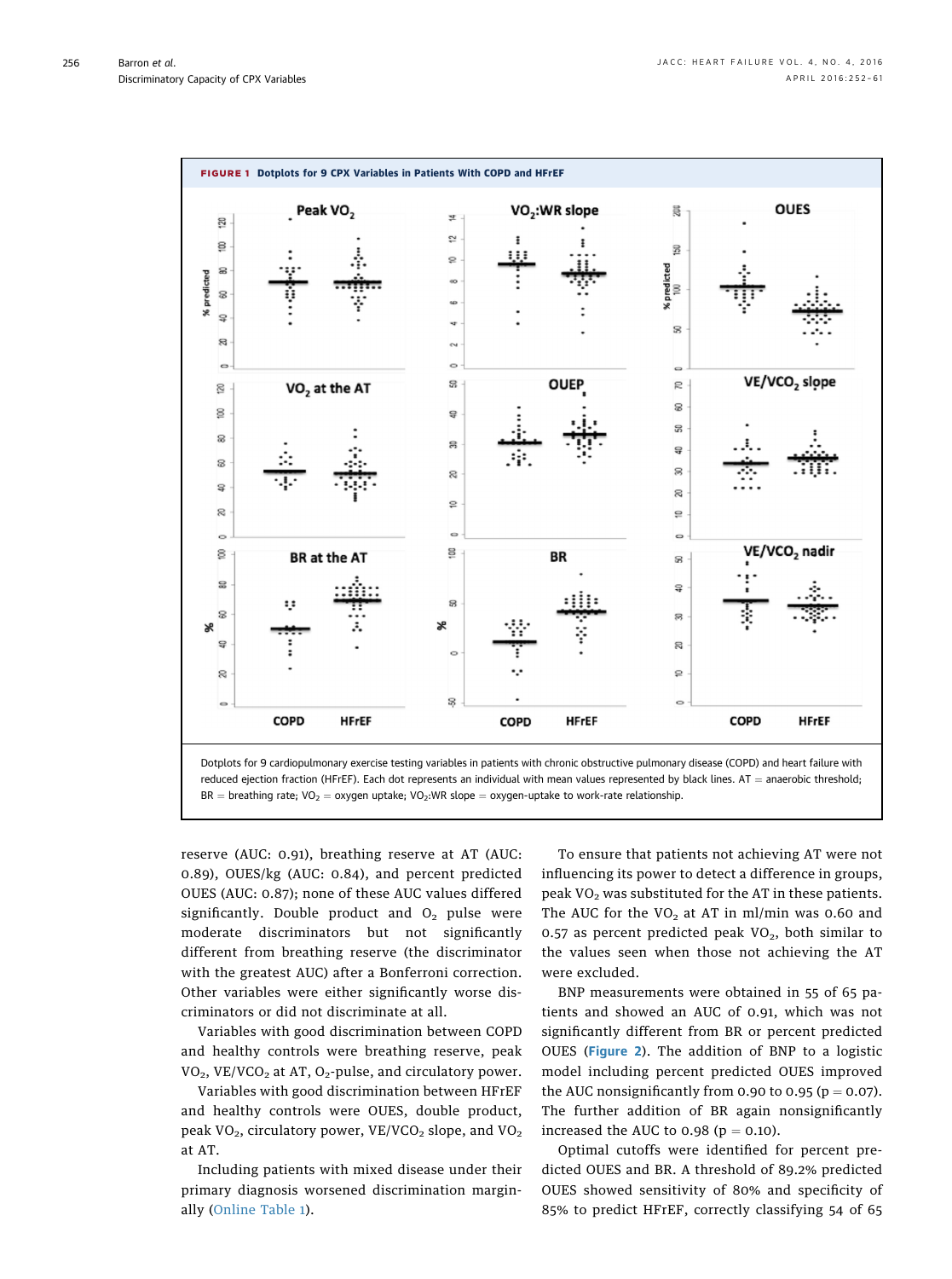<span id="page-5-0"></span>patients without mixed disease. A threshold of 33.6% for BR showed sensitivity of 80% and specificity of 100% to predict respiratory disease, correctly classifying 56 of 65 patients without mixed disease.

Using a previously determined algorithm [\(5\)](#page-8-0) that used the cutoffs for AT of 40% predicted peak  $VO<sub>2</sub>$ , and BR of 30%, 26 of 65 patients were correctly classified. Net reclassification improvement for percent predicted OUES over AT showed an improvement of 74.0% ( $p < 0.001$ ), with an integrated discrimination improvement of 29.6% ( $p < 0.001$ ).

# **DISCUSSION**

Among CPX variables OUES and breathing reserve displayed the greatest ability to discriminate between HFrEF and COPD, and were the only CPX discriminators with AUC >0.8. This discriminant ability was similar to that seen with BNP. OUES also strongly discriminated HFrEF from healthy adults, while BR discriminated COPD from healthy adults.

A potential algorithm to help distinguish patients based on these variables is shown in [Figure 3](#page-7-0).

Peak  $VO<sub>2</sub>$ , the most widely known CPX variable, had no capacity to discriminate between cardiac and pulmonary causes of exercise limitation (AUC:  $\sim$ 0.50); both diseases depressed peak VO<sub>2</sub>. Importantly this similarity of peak  $VO<sub>2</sub>$  between our 2 principal groups allowed us to compare the ability of other measures to discriminate between cardiac and lung disease without concerns that observed differences merely related to differences in peak  $VO<sub>2</sub>$ .

OUES, BR, and  $VO<sub>2</sub>$  at AT are described individually in detail subsequently. Select other variables are described now briefly.

VO2/WR slope had significantly lower values in patients with HFrEF but was only moderately discriminant, while in COPD it behaved similarly to healthy adults. A previous study showing lower slopes in cardiovascular disease compared with healthy controls [\(15\)](#page-9-0) had shorter exercise times among the patients, which may influence its value [\(16\).](#page-9-0) In our current study individualized protocols resulted in similar, and recommended, exercise times [\(1\)](#page-8-0), suggesting that cardiovascular limitation may lower the slope even with optimal exercise duration.

The  $O_2$ -pulse, a surrogate for stroke volume, was unexpectedly higher in HFrEF, compared to COPD, although this difference was not seen when corrected using predictive equations. We believe that high beta-blockade use within the HFrEF group led to lower heart rates, greater filling times, and therefore higher stroke volumes. Second, the  $O<sub>2</sub>$ -pulse is dependent on arteriovenous oxygen content

## TABLE 3 AUC for a Number of CPX Variables

|                                    | <b>HFrEF Versus COPD</b><br>(Excluding Mixed) | <b>HFrEF Versus</b><br><b>Healthy Adults</b> | <b>COPD Versus</b><br><b>Healthy Adults</b> |
|------------------------------------|-----------------------------------------------|----------------------------------------------|---------------------------------------------|
| BR, %                              | $0.91(0.84 - 0.98)$                           | $0.58(0.49-0.68)$                            | $0.96(0.94 - 0.99)$                         |
| Breathing reserve at AT, %         | $0.89(0.80 - 0.98)$                           |                                              |                                             |
| OUES, % predicted                  | $0.87(0.79-0.96)$                             | $0.89(0.82 - 0.95)$                          | $0.52(0.39-0.66)$                           |
| OUES/kg                            | $0.84(0.75-0.93)$                             | $0.89(0.84 - 0.95)$                          | $0.59(0.45 - 0.72)$                         |
| $O2$ pulse, ml/beat                | $0.80(0.69 - 0.91)$                           | $0.61(0.51-0.71)$                            | $0.89(0.84 - 0.95)$                         |
| Peak oxygen saturations, %         | $0.79(0.68-0.90)$                             |                                              |                                             |
| DP, mm Hg beats/min                | $0.78(0.67-0.90)$                             | $0.91(0.86 - 0.95)$                          | $0.75(0.65 - 0.84)$                         |
| RER at peak                        | $0.75(0.62 - 0.88)$                           |                                              |                                             |
| VO <sub>2</sub> /WR slope          | $0.68(0.54-0.83)$                             | $0.70(0.60 - 0.81)$                          | $0.52(0.38-0.66)$                           |
| HR at peak, beats/min              | $0.68(0.55 - 0.81)$                           | $0.80(0.73-0.88)$                            | $0.70(0.60 - 0.80)$                         |
| Peak VO <sub>2</sub> , ml/min      | $0.66(0.52 - 0.79)$                           | $0.82(0.75-0.88)$                            | $0.90(0.84 - 0.95)$                         |
| OUEP                               | $0.65(0.51-0.80)$                             |                                              |                                             |
| <b>OUES</b>                        | $0.65(0.51-0.78)$                             | $0.83(0.76 - 0.90)$                          | $0.71(0.60 - 0.83)$                         |
| AT, ml/min                         | $0.65(0.49-0.80)$                             | $0.67(0.58 - 0.76)$                          | $0.79(0.69 - 0.89)$                         |
| VE/VCO <sub>2</sub> slope 2        | $0.64(0.48-0.79)$                             |                                              |                                             |
| HR/VO <sub>2</sub> slope           | $0.63(0.49-0.77)$                             | $0.50(0.39-0.62)$                            | $0.65(0.54-0.76)$                           |
| VE/VCO <sub>2</sub> ratio AT       | $0.59(0.42 - 0.77)$                           | $0.85(0.79-0.91)$                            | $0.88(0.80 - 0.97)$                         |
| VE/VCO <sub>2</sub> slope 1        | $0.57(0.42 - 0.73)$                           | $0.92(0.88-0.96)$                            | $0.77(0.65 - 0.90)$                         |
| AT, % of predicted peak $VO2$      | $0.56(0.40-0.72)$                             | $0.72(0.62 - 0.82)$                          | $0.68(0.54 - 0.83)$                         |
| $O2$ pulse, % predicted            | $0.56(0.41-0.71)$                             | $0.79(0.70-0.88)$                            | $0.82(0.72 - 0.92)$                         |
| VE/VCO <sub>2</sub> ratio nadir    | $0.54(0.38-0.70)$                             |                                              |                                             |
| Peak VO <sub>2</sub> , ml/min/kg   | $0.54(0.38-0.69)$                             | $0.89(0.83 - 0.94)$                          | $0.83(0.74 - 0.91)$                         |
| Circ power, mm Hg ml/min           | $0.53(0.37-0.68)$                             | $0.90(0.86 - 0.95)$                          | $0.88(0.81 - 0.94)$                         |
| Peak VO <sub>2</sub> , % predicted | $0.51(0.36 - 0.66)$                           | $0.91(0.86 - 0.96)$                          | $0.90(0.82 - 0.98)$                         |
| $P_{FT}CO_2$ at AT, mm Hg          | $0.51(0.32 - 0.69)$                           | $0.73(0.64 - 0.82)$                          | $0.71(0.58 - 0.85)$                         |

Values are area under the curve (AUC) calculated following 3 receiver-operating characteristic curve analyses: the primary analysis was patients with heart failure versus patients with COPD (excluding mixed disease); patients with heart failure versus healthy matched controls from the SHIP cohort; and patients with COPD versus healthy matched controls from the SHIP (Study of Health In Pomerania) cohort. The AUC does not indicate the direction of the discrimination. The variables are ordered by the AUC for the primary analysis and grouped as good (AUC: >0.8, top 4 variables), moderate (AUC: >0.70, next 4 variables), and poor discrimination (AUC:  $\leq$ 0.70, remaining variables).

Abbreviations as in [Tables 1 and 2](#page-2-0).

difference, often reduced in COPD patients with lower arterial saturations and higher peak venous saturations. The predicted  $O<sub>2</sub>$ -pulse was unsurprisingly significantly higher in healthy controls compared to both disease groups.

All measurements of the  $VE/VCO<sub>2</sub>$  relationship failed to discriminate the disease groups, but were significantly higher than healthy controls. In patients with HFrEF they are abnormal due to hyperventilation and perfusion to ventilation mismatching [\(17\).](#page-9-0) In COPD a number of causes lead to an abnormal VE/ VCO<sub>2</sub> relationship including mismatching of ventilation to perfusion.

OXYGEN UPTAKE EFFICIENCY SLOPE. The OUES, largely effort independent, is calculated as the slope of the semilog relationship between  $O<sub>2</sub>$  and minute ventilation [\(18\).](#page-9-0) OUES appears to be unaffected by COPD. Our group has previously found, within a large retrospective heart failure cohort, that patients with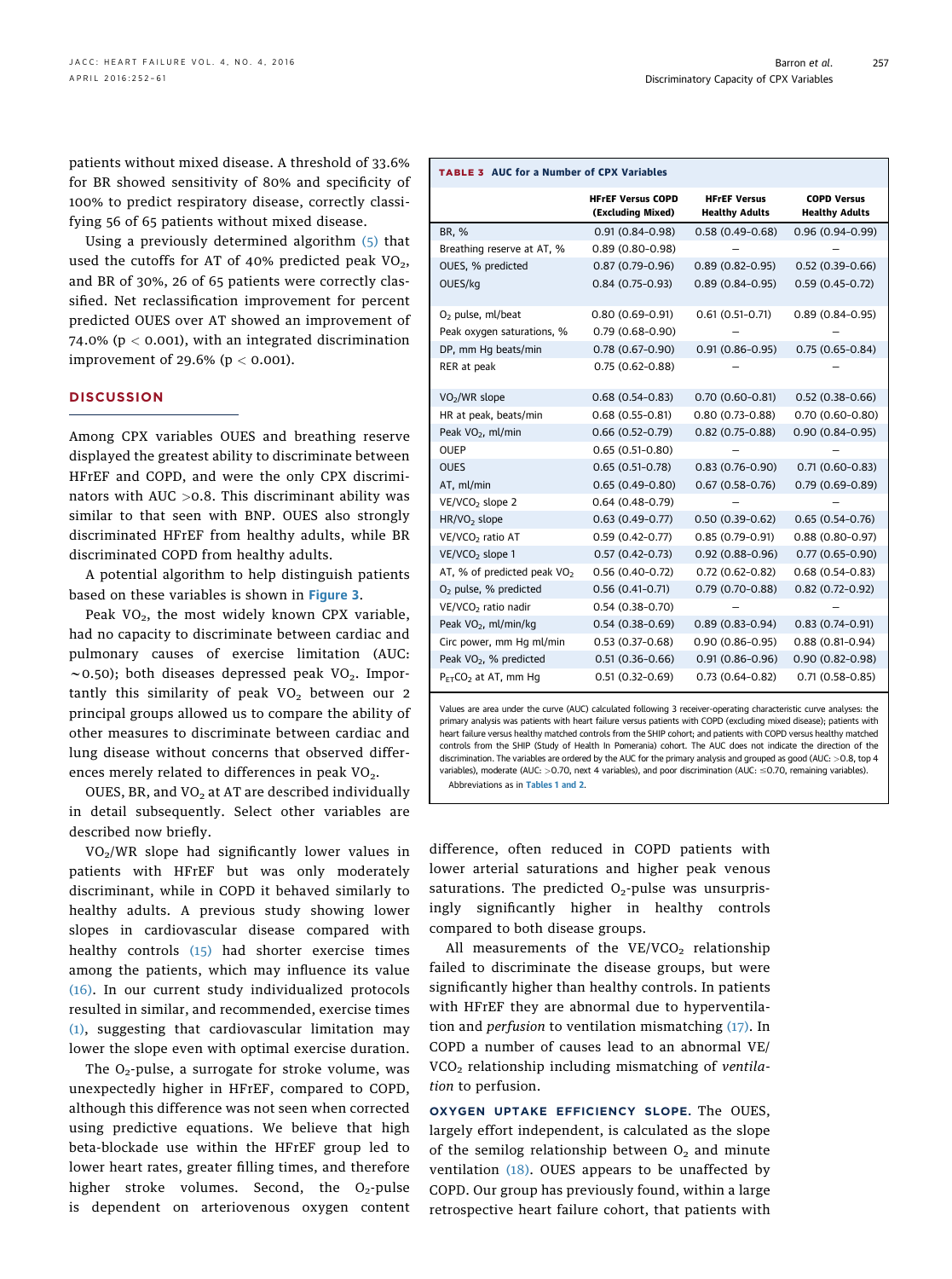<span id="page-6-0"></span>

low percent predicted  $FEV<sub>1</sub>$  have lower peak VO<sub>2</sub> but not OUES [\(19\).](#page-9-0) In the current study OUES did not relate to  $FEV_1$  or  $K_{CO}(Hb)$ .

OUES was significantly lower in HFrEF than COPD, despite similar exercise capacities, and healthy controls, and on ROC curve analysis OUES, when weight adjusted or as a percent predicted, was a good diagnostic indicator of HFrEF with similar power to discriminate these 2 common causes of breathlessness as BNP. Importantly, OUES, when corrected, appears unaffected by COPD. Given the small numbers of patients within the mixed group further evaluation of the role of the OUES in patients with mixed disease would be beneficial.

Why did OUES differ? Patients with heart failure typically have an abnormal peak  $VO<sub>2</sub>$  but may still ventilate to high levels. A considerable portion of exercise occurs where the VE and  $VO<sub>2</sub>$  relationships are decoupled because of anaerobic metabolism and hyperventilation. This results in increasing levels of alveolar  $pO<sub>2</sub>$ , worse ventilatory efficiency towards peak exercise, and a "flattened" relationship [\(19](#page-9-0)–21).

In contrast COPD patients behave similar to healthy adults failing to progress to maximal exercise, and are less anerobic at peak exercise. Furthermore, due to the increasing ventilatory constraint during exercise the increase in alveolar  $pO<sub>2</sub>$  as a result of anaerobic metabolism is less pronounced, and alveolar  $pO<sub>2</sub>$ may actually fall toward peak, thereby rendering ventilation more efficient [\(22\)](#page-9-0), offsetting inefficient mechanisms such as ventilation:perfusion mismatch. Therefore, the  $VO_2/log_{10}VE$  curve may be "shifted" rightward (higher  $log_{10}VE$  for any given  $VO<sub>2</sub>$ ) but the curve's gradient itself is unchanged. This hypothesis may also explain why our mixed cohort had OUES values close to predicted.

BREATHING RESERVE. Breathing reserve has long been suggested as a discriminator of respiratory limitation (3–[5,8\)](#page-8-0). BR at AT has been proposed to reduce the influence of voluntarily cessation of exercise [\(8\).](#page-8-0) Both BR at AT and peak showed good discriminatory power. However 32% of our COPD patients did not achieve AT, similar to the study advocating the BR at AT (40%), limiting its widespread applicability. In contrast BR at peak and the OUES are measurable in all.

The BR at peak is useful in identifying the principal physiology limiting exercise. However, unlike OUES, the magnitude is unlikely to be useful when measuring disease severity, so its role in serial studies in 1 patient may be limited.

BR is low in COPD because although in both HFrEF and COPD peak minute ventilation is reduced, in COPD patients the maximum voluntary ventilation (MVV, a function of  $FEV<sub>1</sub>$ ) is typically much lower, leading to a smaller gap between peak minute ventilation and MVV; the BR. Patients with mixed disease had low BR values suggesting this variable may not be able to distinguish between those with COPD alone or those with mixed disease.

ANAEROBIC THRESHOLD. In previous CPX algorithms a reduced AT would identify heart failure [\(4,5\)](#page-8-0), yet evidence supporting its role is scarce. In HFrEF VO<sub>2</sub> at AT is reduced  $(23)$  and superior to peak  $VO<sub>2</sub>$  at predicting prognosis [\(24\)](#page-9-0). Nery et al. [\(7\),](#page-8-0) showed  $VO<sub>2</sub>$  at AT in patients with mitral valve disease was lower than patients with COPD and healthy controls; however the numbers were small with significant differences in gender and age between groups. These studies are the foundation of what has become a firmly held belief-namely that  $VO<sub>2</sub>$  at AT reflects cardiac function. Very few CPX studies performed on patients with COPD report the  $VO<sub>2</sub>$  at AT however Medoff et al. [\(8\)](#page-8-0) found no difference between COPD and heart failure patients with similar exercise capacities, consistent with our findings. We showed that  $VO<sub>2</sub>$  at AT (as a percent predicted peak  $VO<sub>2</sub>$ ) has poor discriminant ability between the disease groups, and only showed moderate discrimination between healthy adults and the 2 groups. We suggest that this variable is critically determined by muscle function and any chronic process that impairs muscular function will reduce the AT.

There may be a concern that the number of patients without a measured AT influenced our results.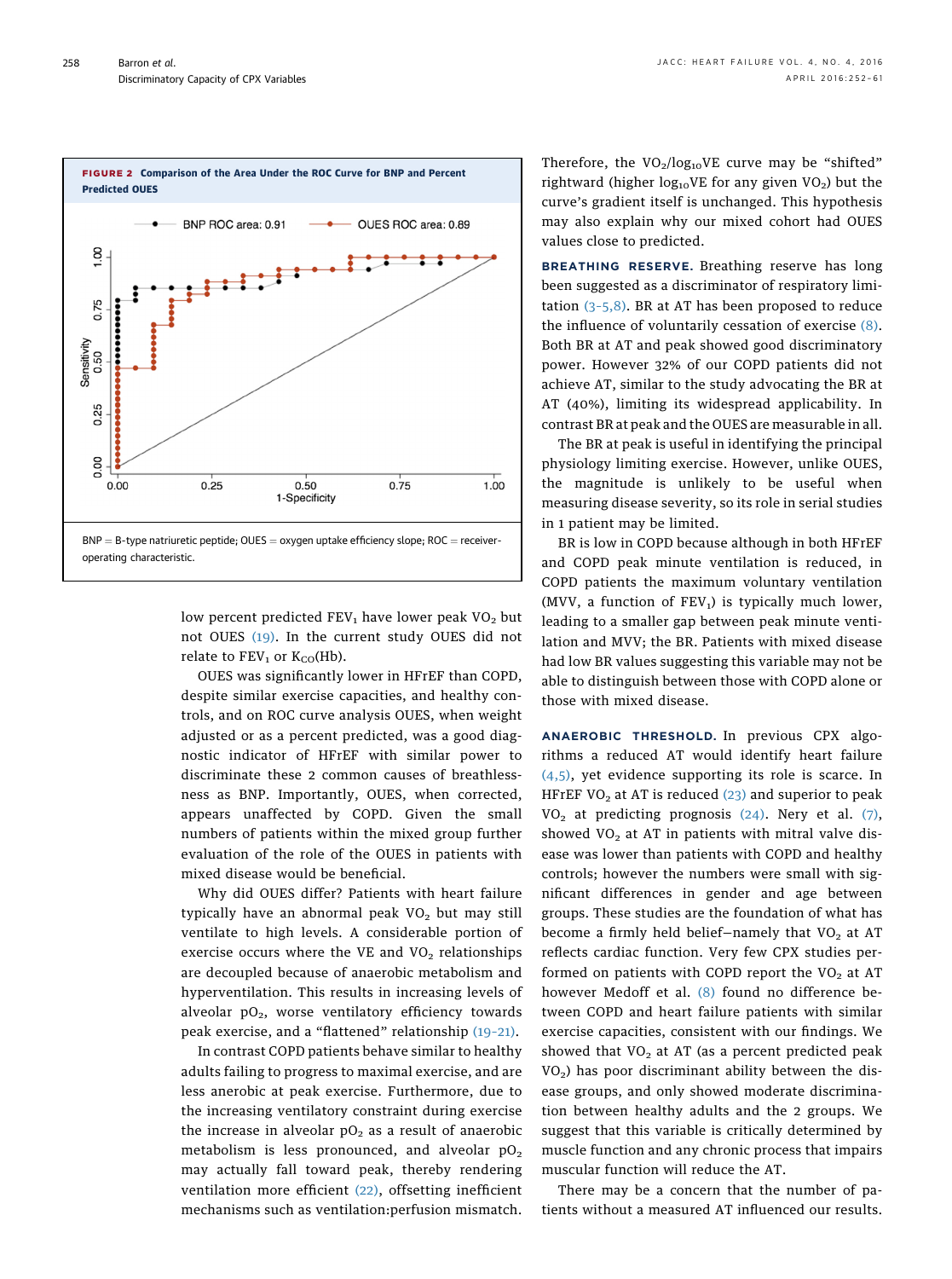<span id="page-7-0"></span>

Our results are similar to other studies in terms of numbers of COPD patients failing to achieve AT [\(8\),](#page-8-0) and we believe representative of patients. In all cases we believe AT had not been achieved rather than being unidentifiable. The failure to attain AT (9 of 29 COPD patients compared with 1 of 44 HFrEF patients) would appear to display good specificity, but poor sensitivity, to diagnose COPD over HFrEF. The substitution of peak  $VO<sub>2</sub>$  for the  $VO<sub>2</sub>$  at AT in patients failing to achieve AT allowed for all patients to be involved in the analysis of the AT variables but did not significantly change the ROC results.

STUDY LIMITATIONS. Some of the patients within the study population were not as symptomatic as expected, with 16% achieving 85% predicted peak VO2. We hope to inspire future studies addressing more severely affected patients, for example those awaiting heart or lung transplant. We also made an assumption that principal pathophysiology was limiting exercise capacity. It is possible that patients were limited by musculoskeletal problems or adiposity. However, this should attenuate betweengroup differences.

Prevalence of mixed disease was lower than anticipated—only 9% of HFrEF and 14% of COPD patients. Consequently it was not feasible to analyze mixed disease as a separate group. We performed sensitivity analyses by comparing inclusion with exclusion of these individuals and found it had minimal effects on estimates of discrimination. However, future studies including patients with confirmed coexistent COPD and HFrEF would be valuable.

When comparing the mean values for CPX variables between the groups, corrections were not made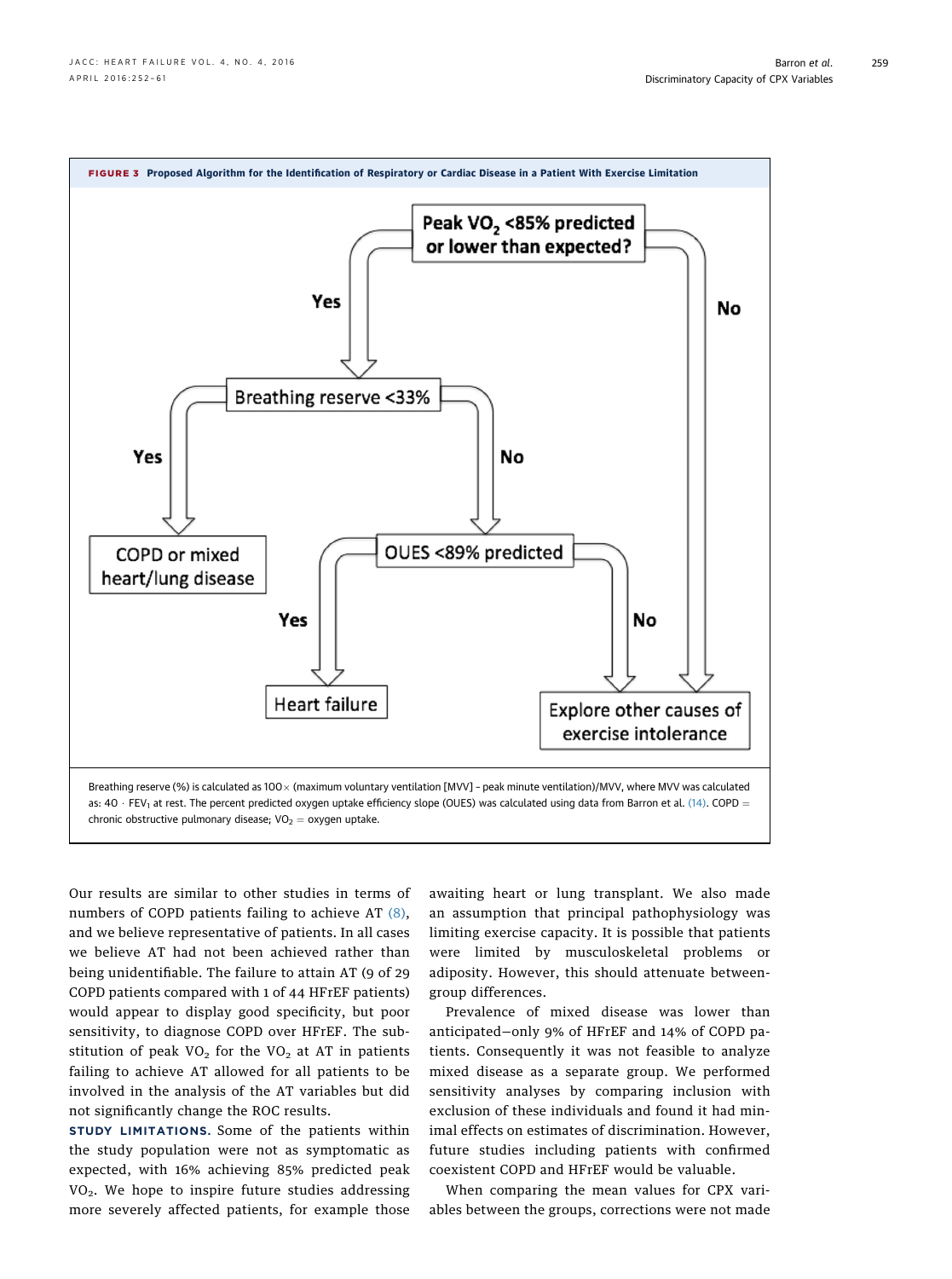<span id="page-8-0"></span>for multiple comparisons, and so with large numbers of statistical comparisons it is possible that some of the significant differences are due to chance. Whilst comparing AUC values for the primary analysis on ROC curve analysis Bonferroni corrections were used.

Identification of the AT can be challenging; it is arguable that misidentification might have led to its results. Our protocol was designed for optimal exercise duration, with frequent, small workload increases (2 to 5 W increments every 12 to 20 s), which should aid identification. If despite this, misidentification still occurred it is arguably an inherent weakness of the AT, and does not negate our findings.

Medication use differed between groups, most importantly beta-blockade. Predictive equations for O<sub>2</sub>-pulse and OUES accounted for beta-blocker use, to minimize between-group differences.

COPD was chosen as the archetypal respiratory, and HFrEF as the archetypal cardiac diseases. However the physiological abnormalities differ significantly from other respiratory diseases such as parenchymal lung disease, and other cardiac disease states such as heart failure with preserved ejection fraction or valvular disease. Therefore our results only apply to COPD and HFrEF. Further work would be needed to show that OUES and BR discriminate a fuller spectrum of cardiorespiratory disorders.

# **CONCLUSIONS**

OUES and breathing reserve were the best CPX variables at discriminating HFrEF from COPD, and similar to BNP.  $VO<sub>2</sub>$  at AT did not discriminate HFrEF patients from COPD. In a patient with exercise limitation, BR, and OUES could be used to identify the principal pathophysiology.

ACKNOWLEDGMENTS The authors are grateful for infrastructural support from the National Institute for Health Research (NIHR) Biomedical Research Centre based at Imperial College Healthcare NHS Trust and Imperial College London. The contribution to data collection made by field workers, technicians, interviewers, and computer assistants is gratefully acknowledged. Furthermore, the authors would like to thank the participants of this study and of the SHIP cohort study.

REPRINT REQUESTS AND CORRESPONDENCE: Dr. Anthony Barron, International Centre for Circulatory Health, Imperial College London, 59 North Wharf Road, London W2 1LA, United Kingdom. E-mail: [anthonybarron@hotmail.co.uk.](mailto:anthonybarron@hotmail.co.uk)

## **PERSPECTIVES**

COMPETENCY IN MEDICAL KNOWLEDGE: The identification of markers of heart failure severity help health care professionals to target appropriate individuals for optimal disease management including advanced heart failure therapies such as transplantation and mechanical circulatory support. CPX testing already has a central role; here we show which measured variables are most, and least, affected by heart failure, and another common condition COPD, to give physicians greater understanding of the severity of their patients' conditions.

TRANSLATIONAL OUTLOOK: Heart failure and COPD commonly coexist, yet little research has been done into the exercise physiology of patients with both conditions. We show how 2 variables, OUES and BR, are good discriminators of these 2 conditions, and hope to inspire future researchers to further explore exercise pathophysiology in patients with coexistent cardiac and respiratory conditions. We also hope to promote further research into a potential role for the OUES in patient selection for advanced heart failure therapies.

#### REFERENCES

1. [Balady GJ, Arena R, Sietsema K, et al. Clinician](http://refhub.elsevier.com/S2213-1779(15)00705-2/sref1)'s [Guide to cardiopulmonary exercise testing in](http://refhub.elsevier.com/S2213-1779(15)00705-2/sref1) adults: a scientifi[c statement from the American](http://refhub.elsevier.com/S2213-1779(15)00705-2/sref1) [Heart Association. Circulation 2010;122:191](http://refhub.elsevier.com/S2213-1779(15)00705-2/sref1)–225.

2. [Neuberg GW, Friedman SH, Weiss MB,](http://refhub.elsevier.com/S2213-1779(15)00705-2/sref2) [Herman MV. Cardiopulmonary exercise testing.](http://refhub.elsevier.com/S2213-1779(15)00705-2/sref2) [The clinical value of gas exchange data. Arch](http://refhub.elsevier.com/S2213-1779(15)00705-2/sref2) [Intern Med 1988;148:2221](http://refhub.elsevier.com/S2213-1779(15)00705-2/sref2)–6.

3. [Eschenbacher WL, Mannina A. An algorithm for](http://refhub.elsevier.com/S2213-1779(15)00705-2/sref3) [the interpretation of cardiopulmonary exercise](http://refhub.elsevier.com/S2213-1779(15)00705-2/sref3) [tests. Chest 1990;97:263](http://refhub.elsevier.com/S2213-1779(15)00705-2/sref3)–7.

4. [Milani RV, Lavie CJ, Mehra MR. Cardiopulmo](http://refhub.elsevier.com/S2213-1779(15)00705-2/sref4)[nary exercise testing: how do we differentiate](http://refhub.elsevier.com/S2213-1779(15)00705-2/sref4) [the cause of dyspnea? Circulation 2004;110:](http://refhub.elsevier.com/S2213-1779(15)00705-2/sref4) [e27](http://refhub.elsevier.com/S2213-1779(15)00705-2/sref4)–31.

5. [Wasserman K, Hansen JE, Sue DY,](http://refhub.elsevier.com/S2213-1779(15)00705-2/sref5) [Stringer WW, Whipp BJ. Principles of Exercise](http://refhub.elsevier.com/S2213-1779(15)00705-2/sref5) [Testing and Interpretation. 4th edition. Phila](http://refhub.elsevier.com/S2213-1779(15)00705-2/sref5)[delphia, PA: Lippincott Williams & Wilkins,](http://refhub.elsevier.com/S2213-1779(15)00705-2/sref5) [2005](http://refhub.elsevier.com/S2213-1779(15)00705-2/sref5).

6. [Wasserman K, Whipp BJ. Exercise physiology in](http://refhub.elsevier.com/S2213-1779(15)00705-2/sref6) [health and disease. Am Rev Respir Dis 1975;12:](http://refhub.elsevier.com/S2213-1779(15)00705-2/sref6) [219](http://refhub.elsevier.com/S2213-1779(15)00705-2/sref6)–49.

7. [Nery LE, Wasserman K, French W, Oren A,](http://refhub.elsevier.com/S2213-1779(15)00705-2/sref7) [Davis JA. Contrasting cardiovascular and respira](http://refhub.elsevier.com/S2213-1779(15)00705-2/sref7)[tory responses to exercise in mitral valve and](http://refhub.elsevier.com/S2213-1779(15)00705-2/sref7) [chronic obstructive pulmonary diseases. Chest](http://refhub.elsevier.com/S2213-1779(15)00705-2/sref7) [1983;83:446](http://refhub.elsevier.com/S2213-1779(15)00705-2/sref7)–53.

8. [Medoff BD, Oelberg DA, Kanarek DJ, Systrom DM.](http://refhub.elsevier.com/S2213-1779(15)00705-2/sref8) [Breathing reserve at the lactate threshold to differ](http://refhub.elsevier.com/S2213-1779(15)00705-2/sref8)[entiate a pulmonary mechanical from cardiovascular](http://refhub.elsevier.com/S2213-1779(15)00705-2/sref8) [limit to exercise. Chest 1998;113:913](http://refhub.elsevier.com/S2213-1779(15)00705-2/sref8)–8.

9. [Mascarenhas J, Lourenco P, Lopes R,](http://refhub.elsevier.com/S2213-1779(15)00705-2/sref9) [Azevedo A, Bettencourt P. Chronic obstructive](http://refhub.elsevier.com/S2213-1779(15)00705-2/sref9) [pulmonary disease in heart failure. Prevalence,](http://refhub.elsevier.com/S2213-1779(15)00705-2/sref9) [therapeutic and prognostic implications. Am Heart](http://refhub.elsevier.com/S2213-1779(15)00705-2/sref9) [J 2008;155:521](http://refhub.elsevier.com/S2213-1779(15)00705-2/sref9)–5.

10. [Rutten FH, Cramer MJ, Lammers JW,](http://refhub.elsevier.com/S2213-1779(15)00705-2/sref10) [Grobbee DE, Hoes AW. Heart failure and chronic](http://refhub.elsevier.com/S2213-1779(15)00705-2/sref10)